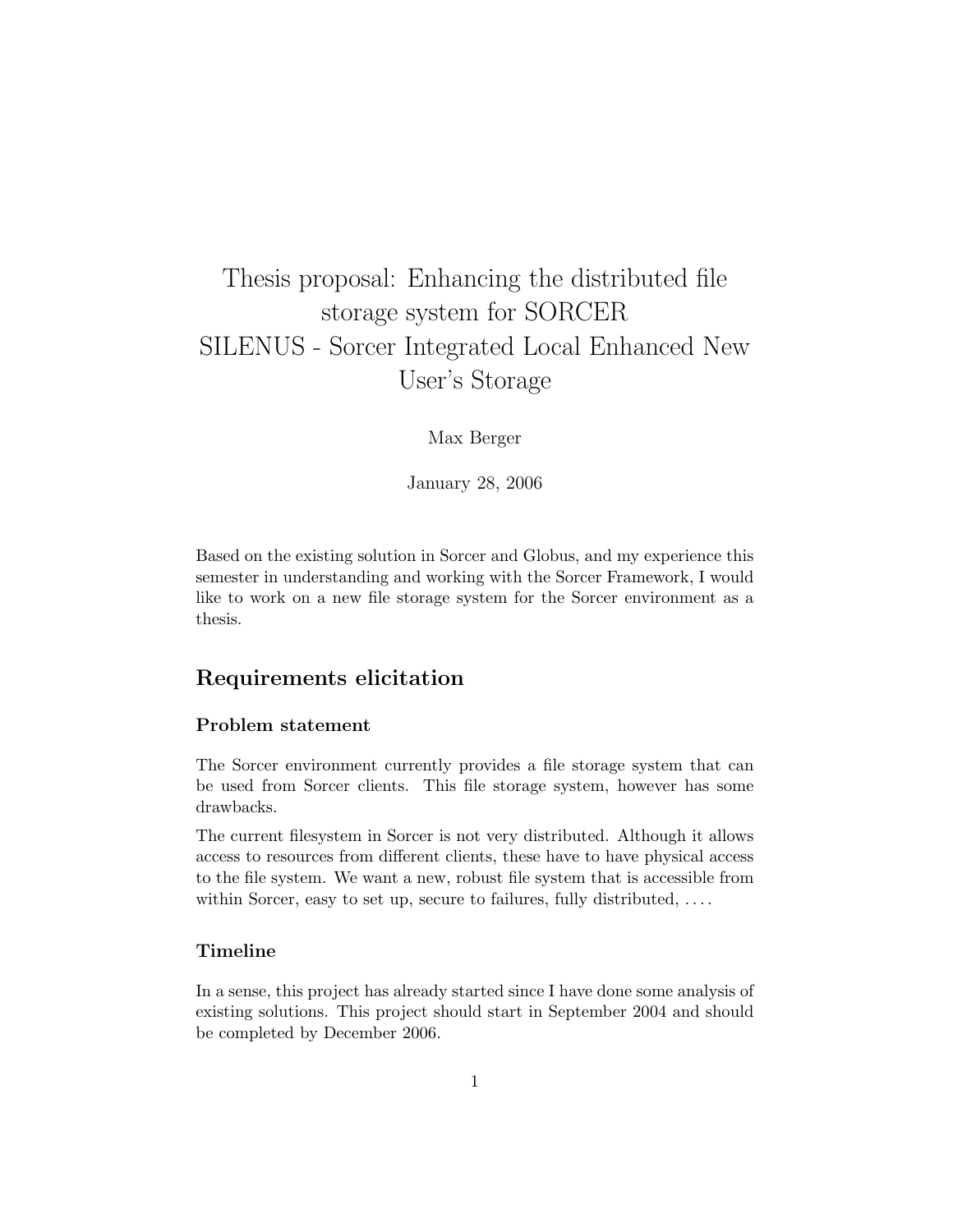# Functional requirements

- Upload files from classical and Sorcer applications
- Download files from classical and Sorcer applications
- Modify files online from classical and Sorcer applications
- Selecting files for hoarding from a special application

# Nonfunctional requirements

#### Decentralization

- Each node should be able to work on its own.
- There should be no other connection requirements other than being able to connect to other Sorcer Services.

#### Transparencies

- Location transparent: it shouldn't matter where the file is stored
- Access transparent: All elements in the filestore should be accessible from classical, non-Sorcer programs.
- Replication transparent: There should be no difference on what replication the user works
- Failure transparent: The system should still work even if a significant number of hosts is down.
- Read concurrency transparent: Multiple users should be able to read the same file at the same time
- Write concurrency transparent: Multiple users should be able to write to same file at the same time
- Migration transparent: The system or the user should be able to migrate the physical presence of a file without interrupting any work.